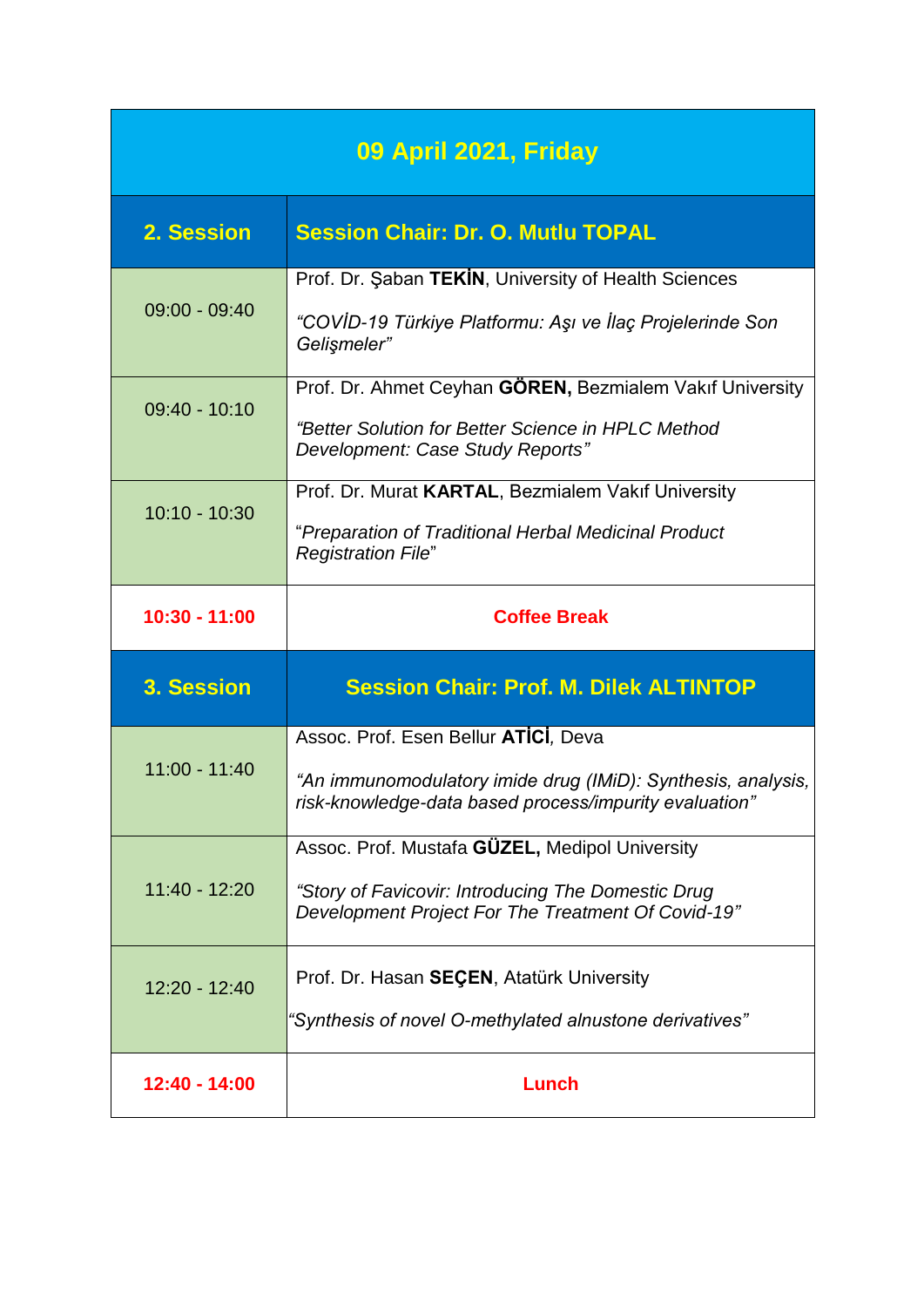| <b>4. Session</b> | <b>Session Chair: Prof. Dr. Ahmet Ceyhan GÖREN</b>                                                                                                                       |
|-------------------|--------------------------------------------------------------------------------------------------------------------------------------------------------------------------|
| $14:00 - 14:40$   | Prof. Dr. Maria Laura BOLOGNESI, University of Bologna<br>"From combinations to multi-target-directed ligands to combat<br>neurodegenerative diseases"                   |
| 14:40 - 15:00     | Assoc. Prof. Hayrettin Ozan GÜLCAN, Eastern Med. Univ.<br>"3-Substiuted Benzo[c]chromen-6-one Derivatives as Multi-<br>target Acting agents Against Alzheimer's Disease" |
| 15:00 - 15:20     | Aslı CAL, Turkish Medicines and Medical Devices Agency<br>"Beşeri Tıbbi Ürünlerin Ruhsatlandırılmasında<br>Önceliklendirmenin Prensipleri"                               |
| $15:20 - 15:40$   | Dr. Serkan DAYAN, Erciyes University<br>"One-Pot Biodegradable Membrane Synthesis in Aqueous<br>Media and Investigation of Methotrexate Delivery"                        |
| 15:40 - 16:00     | <b>Coffee Break</b>                                                                                                                                                      |
|                   |                                                                                                                                                                          |
|                   | <b>WORKSHOP</b><br><b>Ashland, Odeon Hall</b>                                                                                                                            |
| 16:00 - 17:30     | Doğan TAŞKENT, ATABAY<br>"İlaç Geliştirme değer zinciri ve başarı kriterleri"                                                                                            |
| <b>5. Session</b> | Session Chair: Assoc. Prof. Tuğba Ertan BOLELLİ                                                                                                                          |